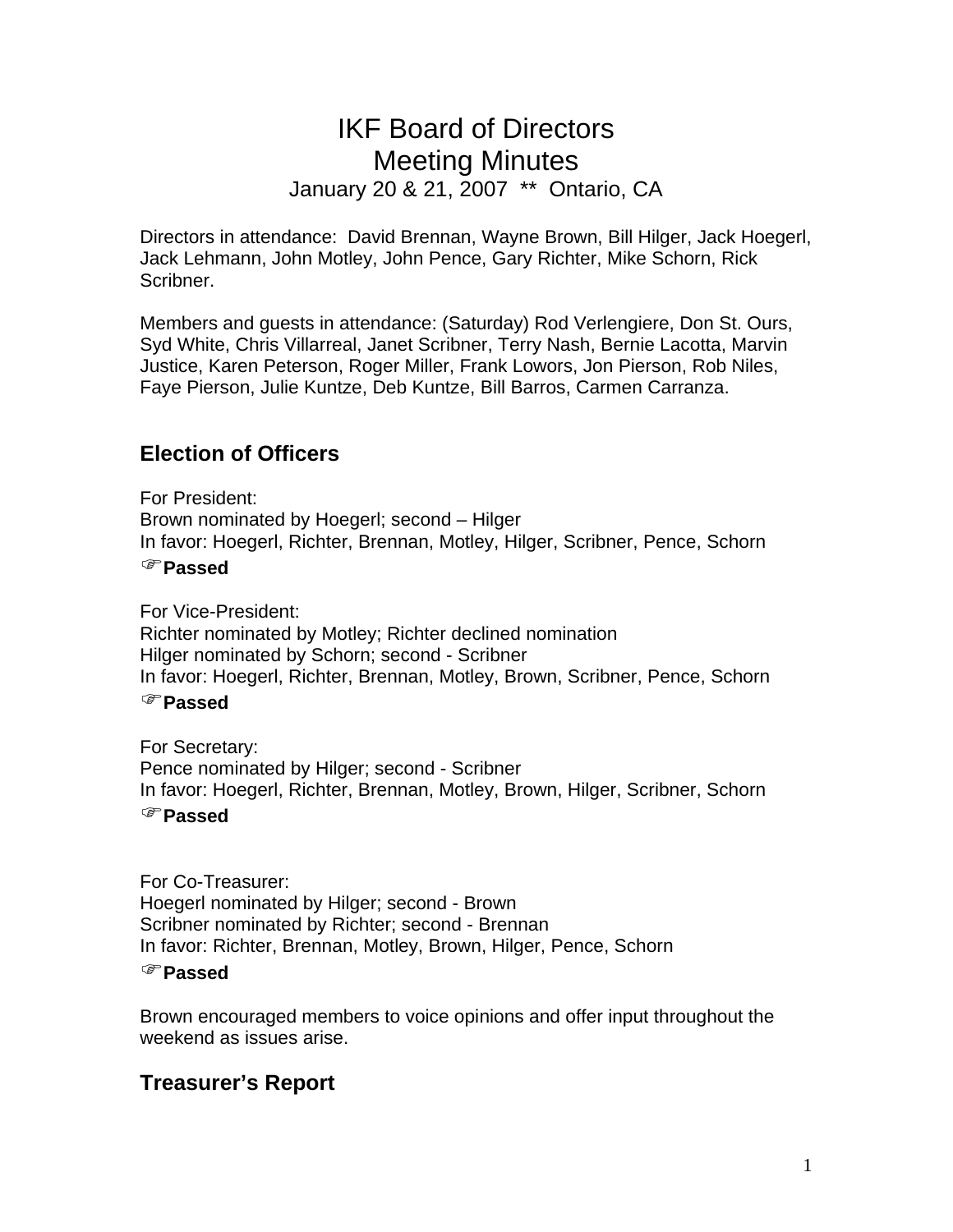Presented by Hoegerl. IKF had a profitable year in 2006, and has a strong financial base going into 2007.

# **Pit Pass Sales**

Board recognized top five Pit Pass sales tracks in 2006; 2007 sanction fees for these tracks will be waived.

# **Appointments**

#### **National Coordinator**

Motion by Schorn to appoint Jack Lehmann; second - Richter In favor: Hoegerl, Richter, Brennan, Motley, Brown, Hilger, Scribner, Pence, Schorn

)**Passed**

## **Rule Book Coordinator (Advertising Sales)**

Motion by Brown to appoint Lehmann; second – Scribner In favor: Hoegerl, Richter, Brennan, Motley, Brown, Hilger, Scribner, Pence, **Schorn** 

)**Passed**

## **Rule Book Text Editor**

Syd White nominated by Hilger; second – Schorn In favor: Hoegerl, Richter, Brennan, Motley, Brown, Hilger, Scribner, Pence, Schorn

)**Passed**

# **Waiver Chairperson (Sprint)**

Motion by Pence to nominate Richter; second – Brown In favor: Hoegerl, Richter, Brennan, Motley, Brown, Hilger, Scribner, Pence, Schorn

)**Passed**

# **Waiver Chairperson (Road Race)**

Motion by Brown to nominate Schorn; second – Hilger In favor: Hoegerl, Richter, Brennan, Motley, Brown, Hilger, Scribner, Pence, **Schorn** Opposed:

)**Passed**

# **Waiver Chairperson (Speedway)**

Motion by Pence to nominate Hilger; second – Schorn In favor: Hoegerl, Richter, Brennan, Motley, Brown, Hilger, Scribner, Pence, Schorn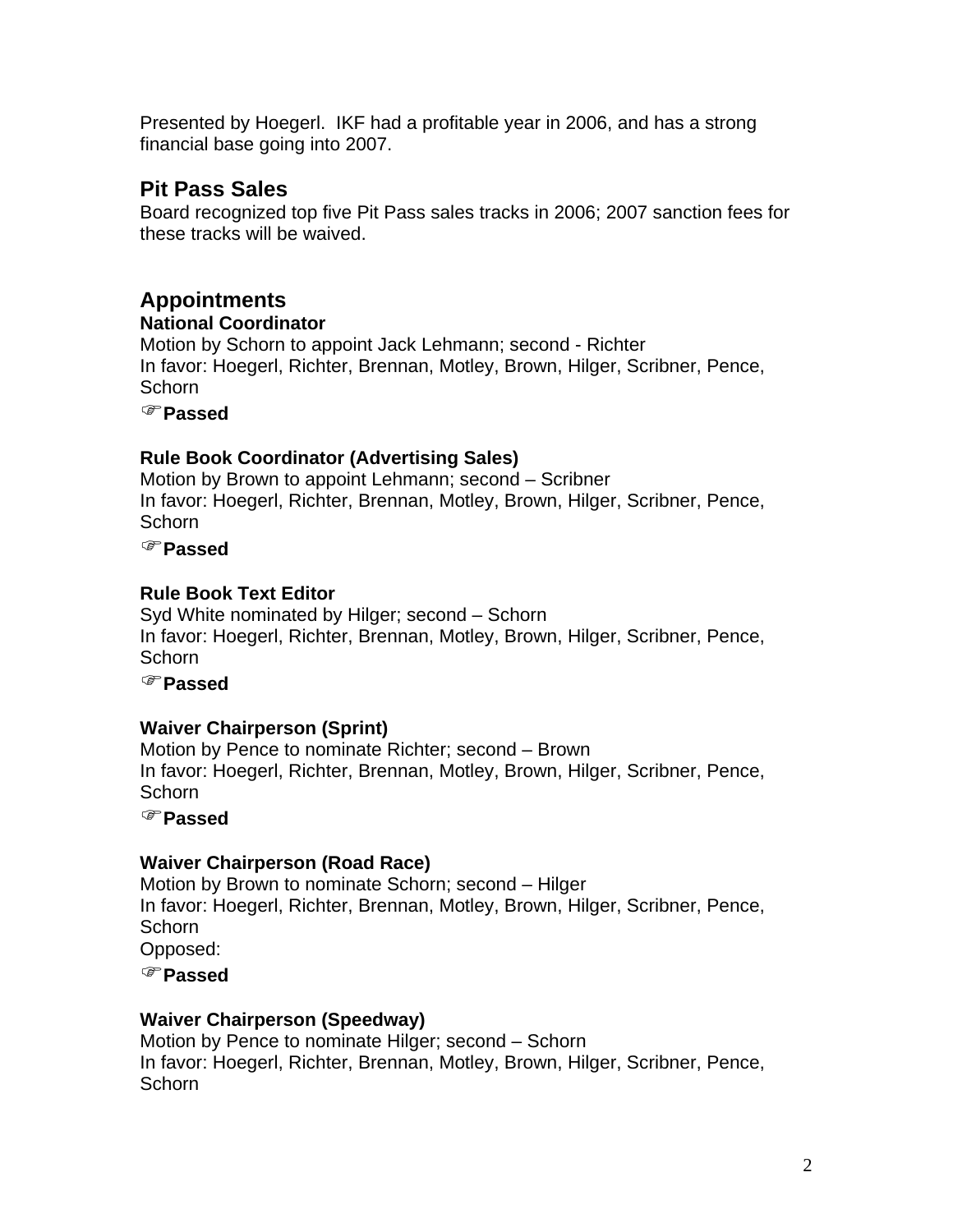#### )**Passed**

#### **Governors & Coordinators Region 1**

 Coordinator (Sprint): Joan Cressi Coordinator (Speedway): Open New Jersey Governor: Open E. New York Governor: Open W. New York Governor: Open

#### **Region 3**

 Coordinator (Sprint): Open Coordinator (Speedway): Andy Bear Indiana Governor: Open Illinois Governor: Open Wisconsin Governor: Mark Alton Minnesota Governor: Open

#### **Region 4A**

 Coordinator (Speedway): Jimmy Butts Coordinator (Sprint): Open New Mexico Governor: Jimmy Butts

#### **Region 4B**

 Coordinator (Road Race): Jim McMillan Coordinator (Sprint): Open Coordinator (Speedway): Pat Kuntz Coordinator (Speedway Pavement): Francis Rougeou Louisiana Governor: Francis Rougeou Texas Governor: David Snyder

#### **Region 5**

 Coordinator (Sprint / Speedway / Speedway Pavement): Sharee Hoegerl Iowa Governor: Kelly Peterson Iowa Lt. Governor: Tim Mortensen Missouri Governor: Charles Groeteke

#### **Region 5A**

 Coordinator (Speedway): Bill Hilger Nebraska Governor: Bill Hilger Kansas Governor: Frank Merando North Dakota Governor: Open South Dakota Governor: Loren Zomer

#### **Region 6**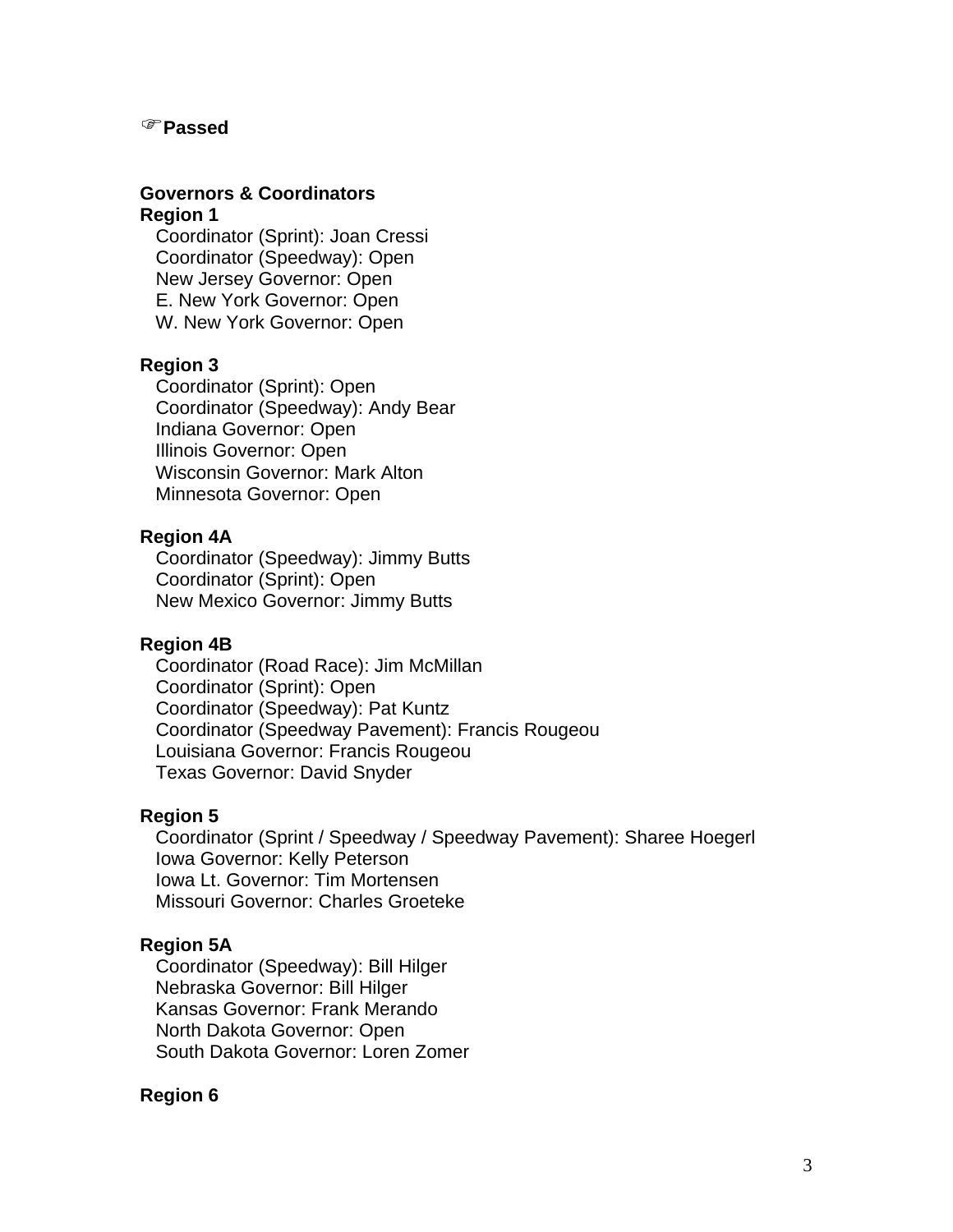Coordinator (Road Race): John Wood Coordinator (Sprint): John Wood Coordinator (Speedway Pavement): Open Coordinator (Speedway): Open Idaho Governor: Larry Kurpiewski Oregon Governor: Ray Knight Washington Governor: Bob Thompson

#### **Region 7**

 Coordinator (Road Race): Open Coordinator (Sprint): Don St. Ours Coordinator (Speedway): Joe Torres Arizona Governor: Dan Maracle Hawaii Governor: Scott Borge South California Governor: Julie Kuntze South California Lt. Governor: Open South Nevada Governor: Open

#### **Region 8**

Governor / Coordinator: Don Choquer

#### **Region 10**

 Governor: Open Coordinator: Open

#### **Region 11**

 Coordinator (Sprint): Gary Richter Coordinator (Road Road): Roger Miller Coordinator (Speedway): Open North California Governor: Scott Wemmer N. Nevada Governor: Mike McNamara Utah Governor: Open

Motion by Hilger to approve all Region appointments; second – Pence In favor: Hoegerl, Richter, Brennan, Motley, Brown, Hilger, Scribner, Pence, **Schorn** 

#### )**Passed**

## **Advisory Committees**

**National Tech Director (2-Cycle)** 

Motion by Pence to appoint Hoegerl as Chairman; second – Hilger In favor: Hoegerl, Richter, Brennan, Motley, Brown, Hilger, Scribner, Pence, **Schorn** 

## )**Passed**

Committee members are: Lynn Haddock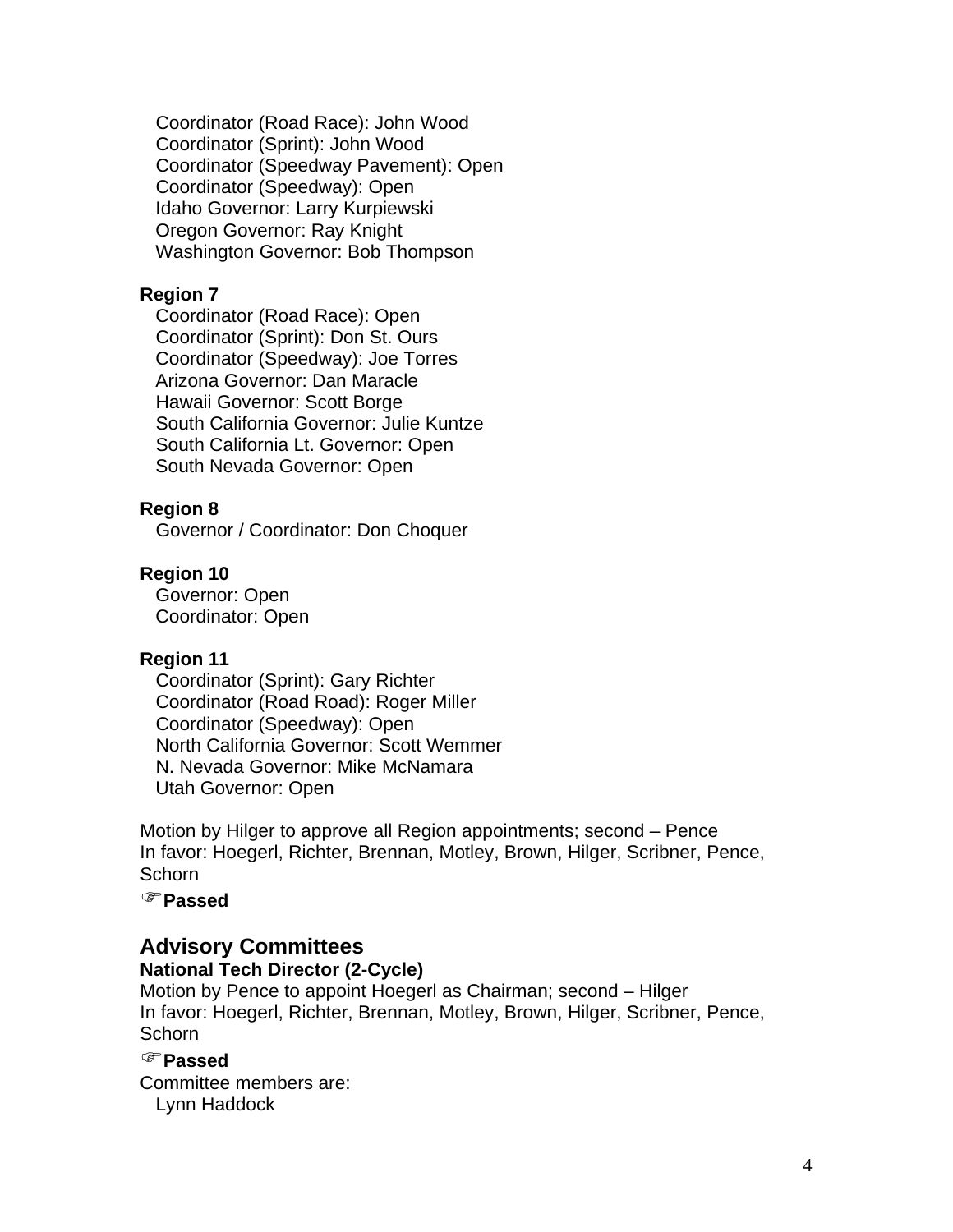Terry Ives

Ron Emmick

John Motley

Hoegerl thanked Carl Woltjer for his years of service to this committee; he has declined to serve in 2007.

## **National Tech Director (4-Cycle)**

Motion by Pence to appoint Syd White as Chairman; second – Schorn In favor: Hoegerl, Richter, Brennan, Motley, Brown, Hilger, Scribner, Pence, **Schorn** 

## )**Passed**

Committee members are:

 Lee Miller Roger Cathey Terry Nash Chuck Sloggett David Snyder Jody Mitrevics Mark Alton

## **Shifter Tech Committee**

Motion by Brown to appoint John Motley are Chairman; second – Hilger In favor: Hoegerl, Richter, Brennan, Motley, Brown, Hilger, Scribner, Pence, Schorn

## )**Passed**

 Motley to submit list of committee members at a later time. Motley also thanked Woltjer for his service to this committee in recent years.

## **Road Race Committee**

Motion by Scribner to appoint Brown as Chairman; second – Pence In favor: Hoegerl, Richter, Brennan, Motley, Brown, Hilger, Scribner, Pence, **Schorn** 

## )**Passed**

Committee members are: Debbie Kuntze Chris Hegar John Pence Roger Miller

## **Sprint / Shifter Committee**

Motion by Pence to appoint Richter as Chairman; second – Hilger In favor: Hoegerl, Richter, Brennan, Motley, Brown, Hilger, Scribner, Pence, **Schorn** 

#### )**Passed**

Committee members are: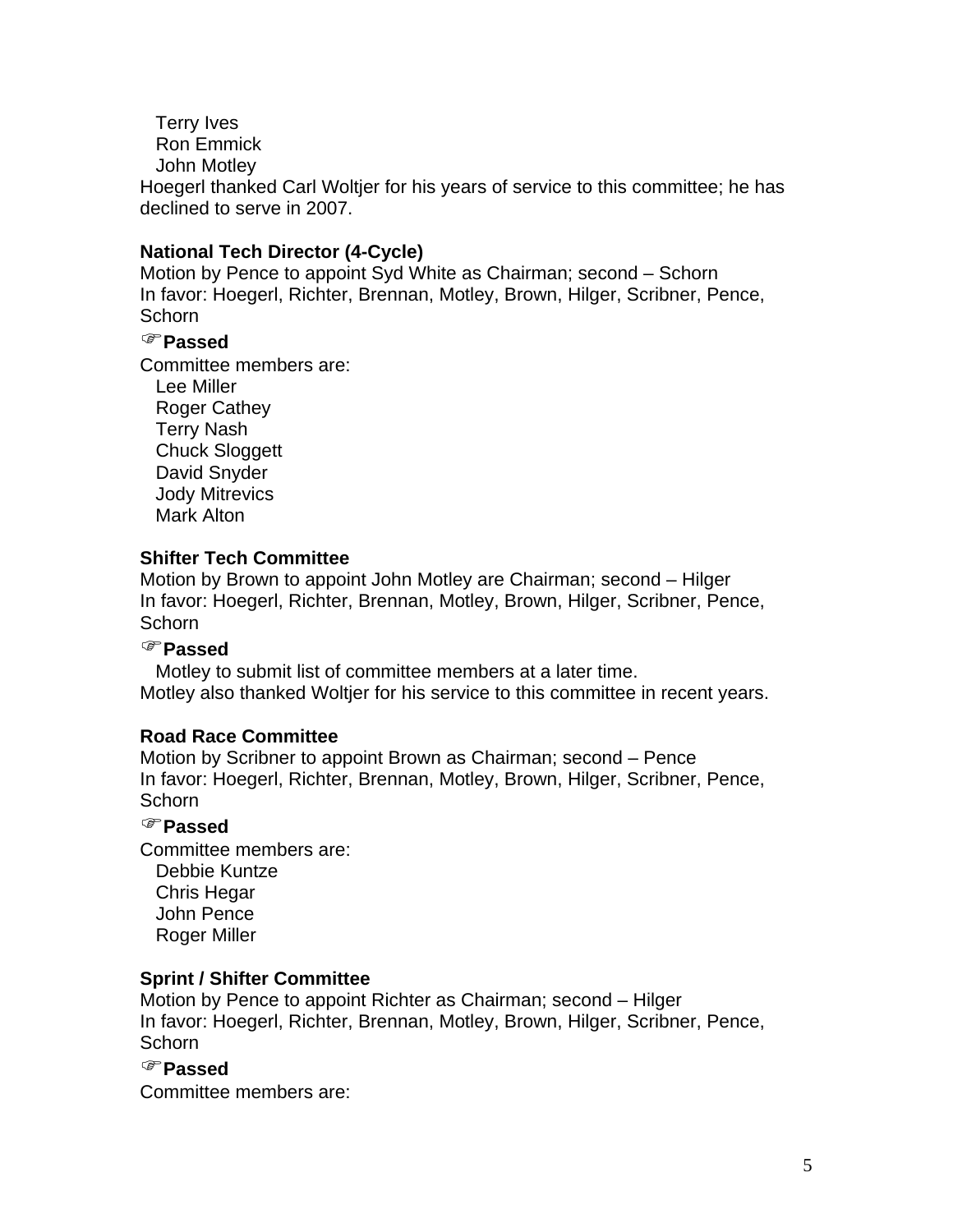Roger Miller Glenn Araki John Motley Don St. Ours Art Verlengiere

#### **Speedway Committee**

Motion by Scriber to appoint Hilger as Chairman; second – Schorn In favor: Hoegerl, Richter, Brennan, Motley, Brown, Hilger, Scribner, Pence, **Schorn** 

#### )**Passed**

Committee members are:

 Dan Koopman Adam Mollenkopf Brad Swiggart Ralph Woodard Andy Bear Ty Smith Jeff Jones

#### **TaG Committee**

Motion by Brown to nominate Motley as Chairman; second – Richter In favor: Hoegerl, Richter, Brennan, Motley, Brown, Hilger, Scribner, Pence, **Schorn** 

## )**Passed**

Committee members are: Wayne Brown Debbie Kuntze John Pence Rick Scribner Terry Nash

#### **Insurance Committee**

Motion by Pence to appoint Brown as Chairman; second – Hilger In favor: Hoegerl, Richter, Brennan, Motley, Brown, Hilger, Scribner, Pence, Schorn

#### )**Passed**

Committee members are:

Hoegerl Pence Hilger **Scribner** 

Motion by Schorn that Insurance Committee Chairman be current IKF president, and committee be comprised of the current principle officers. Second – Pence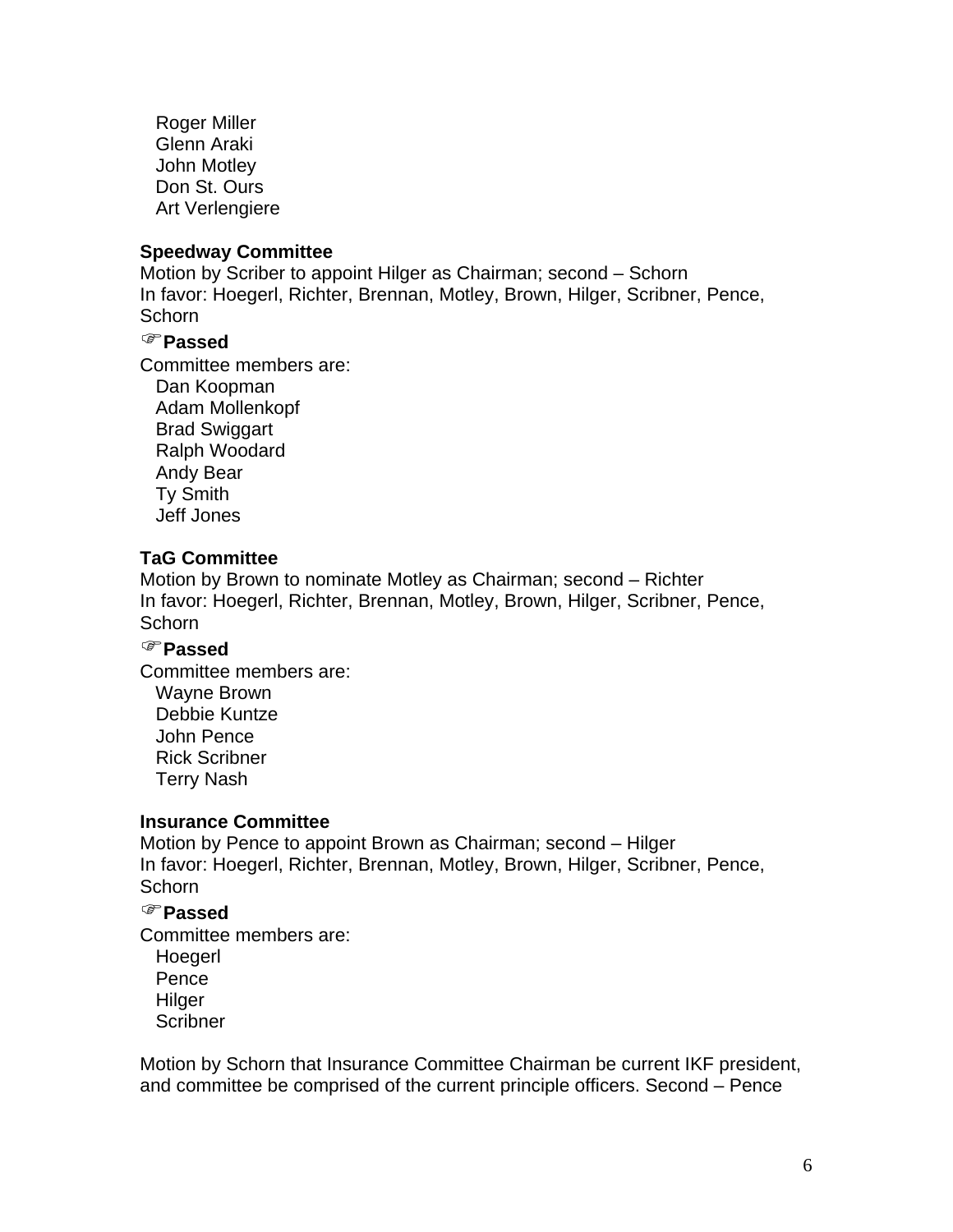In favor: Hoegerl, Richter, Brennan, Motley, Brown, Hilger, Scribner, Pence, **Schorn** 

#### )**Passed**

# **Bids for 2008 Grandnationals**

Board reviewed questionnaires for 2008 events. Presentations / vote to award the events will take place at the April 2007 BOD meeting.

2-Cycle Sprint / Shifter

 Karting Ventures @ CalSpeed Kart Track, Fontana, CA No. NV Kart Club @ Desert Park Raceway, Reno, NV Santa Maria Karting Association @ Santa Maria Kart Track, Santa Maria, CA Portland Karting Association @ McMinnville Raceway, McMinnville, OR Tri C Karters @ track to be determined TIMI Promotions @ Willow Springs Kart Track, Willow Springs, CA

4-Cycle Sprint

 Santa Maria Karting Association @ Santa Maria Kart Track, Santa Maria, CA Portland Karting Association @ McMinnville Raceway, McMinnville, OR

2-Cycle Speedway / Speedway Midget

 Tri County Karters @ Delaware Speedway, Marion, IA Newton Kart Klub @ Newton Kart Klub, Newton, IA

4-Cycle Speedway

 Tri-County Karters @ Delaware Speedway, Marion, IA Wavelink Raceway Park @ Wavelink Raceway Park, Lincoln, NE Rolling Thunder Kart Club @ Rolling Thunder Speedway, Huron, SD Newton Kart Klub @ Newton Kart Klub, Newton, IA University Plans Speedway @ University Plains Speedway, Brookings, SD

Road Race

No bidders at this time

Discussion re: "rotation" system and intent / willingness of Board to move 2-Cycle event to areas outside of Region 7. Questions re: this by Rob Niles; discussion of ability for a club to host Grandnational events at different locations in consecutive years. Suggested an option for the future might be to offer an opportunity for clubs / promoters to bid as hosts for the event at a location designated by IKF. Verlengiere commented that being awarded a Grandnational event was at one time the organization's way of recognizing and rewarding tracks / clubs / promoters for long-term support of IKF; this has not necessarily been the case in recent years. Niles suggested there may be a value to having a set date for each event (example: third week of July); concern that there would be areas of country that would be eliminated if this happened due to other annual events in their area. Niles also suggested that for the future, the Board could consider alternatives to the current Region and Grandnational formats.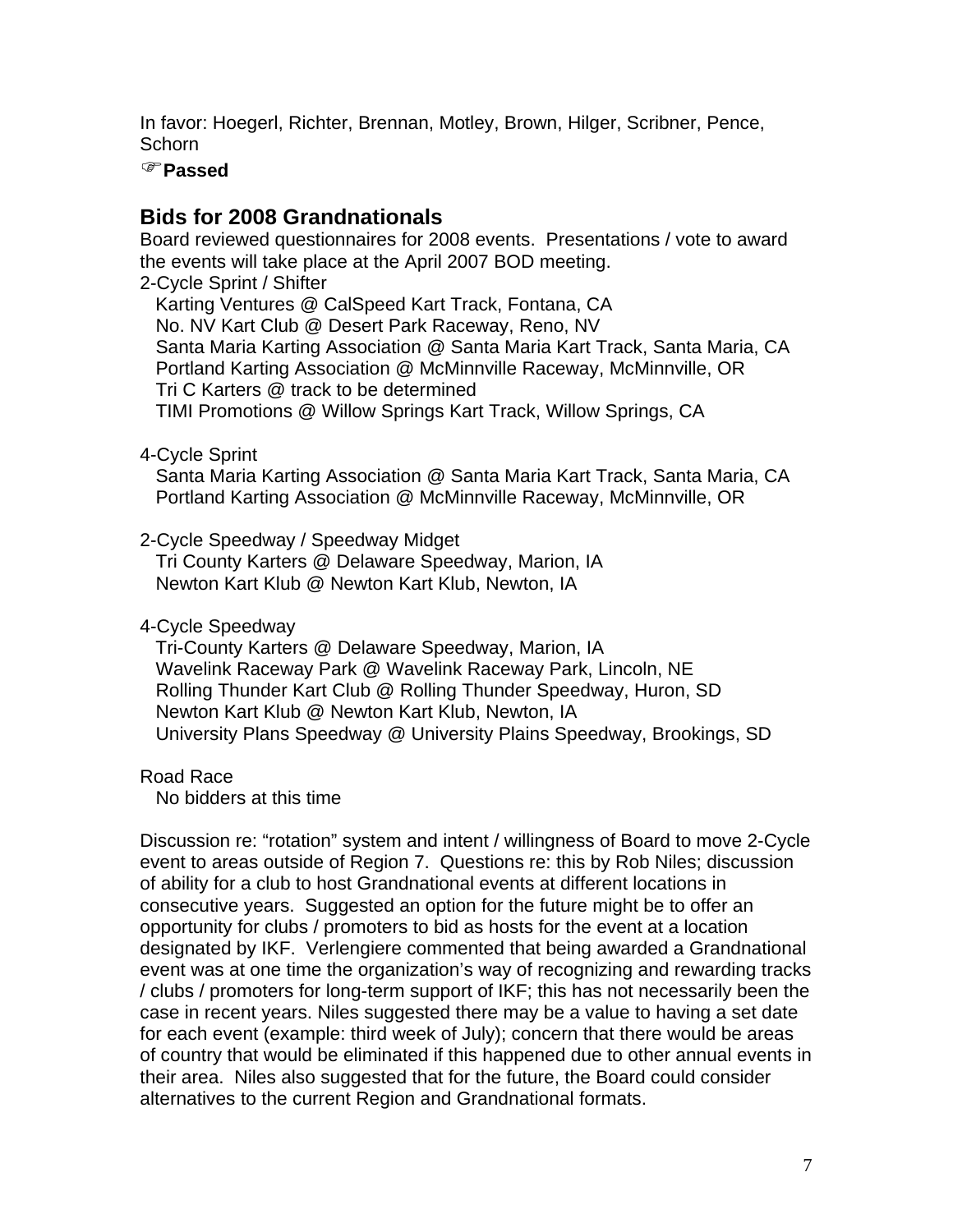## **2007 Grandnational Personnel**

**4-Cycle Speedway** @ Rolling Thunder Speedway, Huron, SD July 9 to 13. 2007 Tech Director: Terry Nash Director in Charge: Bill Hilger

**Road Race** @ Reno-Fernley, Fernley, SD July 5 to 7, 2007 Tech Director: Gary Richter Director in Charge: John Pence

**2-Cycle Sprint / Shifter** @ Buttonwillow Raceway Park, Buttonwillow, CA The 2-Cycle Sprint/Shifter Grandnationals are currently scheduled to run June 19 to 24, 2007. Motley explained that Buttonwillow Raceway Park has requested to change the dates of their 2007 Grandnational event. They have proposed: 12 hours practice (Shifter & 2-Cycle) August 7; Shifters run Grandnational classes on August 8; 2-Cycle Sprints run Grandnational classes on August 9-10-11. Board noted school schedules conflict in both June and August. Moving the event to August would also conflict with a Region race which has now been scheduled in early August.

Motion by Schorn to leave 2-Cycle Sprint / Shifter Grandnationals on June 19 to 24, 2007; second – Schribner

In favor: Hoegerl, Richter, Brennan, Motley, Brown, Hilger, Scribner, Pence, **Schorn** 

## )**Passed**

 Tech Director: Jack Hoegerl (Motley is alternate) Director in Charge: Wayne Brown

## **2-Cycle Speedway / Speedway Midget** @ Delaware Speedway, Delaware, IA

July 23 to 27, 2007 Tech Director: Jack Hoegerl Director in Charge: Mike Schorn

**4-Cycle Sprint** @ Atwater Kart Track, Atwater, CA July 25 to 28, 2007 Tech Director: Syd White Director in Charge: Gary Richter

# **Director Agenda Issues**

John Motley:

a) carbon fiber axles have again surfaced. Concern re: safety. Tech Manual disallows these at 112.6 (fourth paragraph).

b) Villarreal asked about letter re: dry clutches which was submitted, did not appear on agenda. Pence reported this letter has been forwarded to the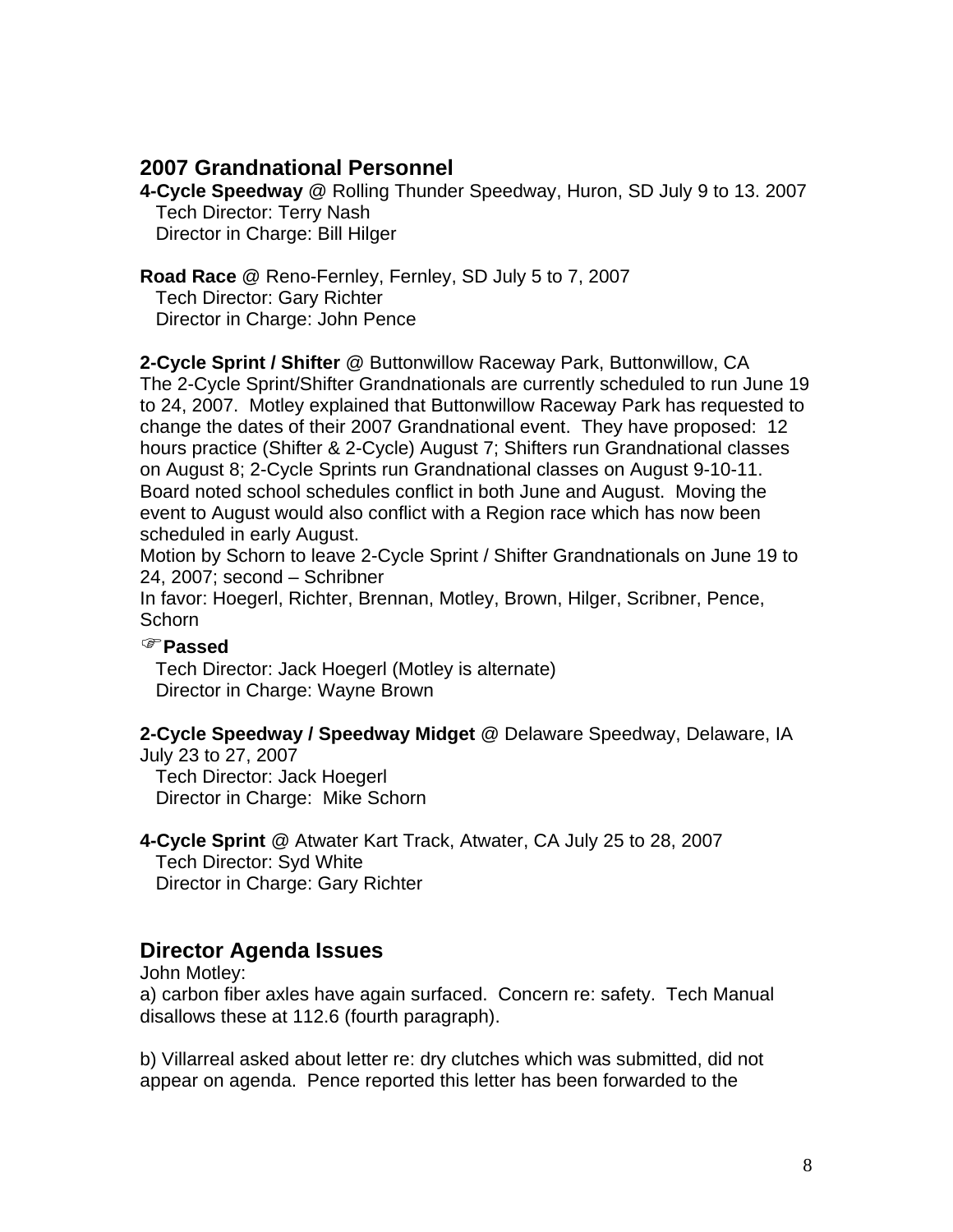appropriate committee. Committee to present a proposal at Spring BOD meeting; results of proposal would be implemented in 2008.

c) Motley recommends IKF adopt homologation process for TaG engines which has been implemented by another karting organization to provide continuity. Motion by Hoegerl; second – Brown

In favor: Hoegerl, Richter, Brennan, Motley, Brown, Hilger, Scribner, Pence, **Schorn** 

## )**Passed**

Motley has been asked to serve on another organization's TaG committee; Board verbally agreed this would also further continuity.

d) Kid Kart minimum chassis weight question. Tech Manual currently states kart has a minimum weight; concern that a Kid Kart frame doesn't meet this standard and wants to alleviate any future issues.

Motion by Hilger to set Kid Kart minimum weight 70 lbs.; second - Motley In favor: Hoegerl, Richter, Brennan, Motley, Brown, Hilger, Scribner, Pence, **Schorn** 

## )**Passed**

e) discussed minimum height for front and rear bumper in Sprint. Tabled to February phone meeting

# Wayne Brown

a) suggested 4-Cycle Tech Seminar in conjunction with April BOD meeting. White suggested late February / early March would be better because of race schedules. White will get seminar set up.

b) Re: verbiage in Grandnational questionnaire. Motion by Brown to add verbiage: "False, misleading answers, or changes to the final agreement from this questionnaire/guideline may be grounds to disallow your bid. Any change made must be submitted 30 days before the April BOD meeting." Second – Brennan

In favor: , Richter, Brennan, Motley, Scribner, Pence Opposed: Hilger, Hoegerl, Schorn

## )**Passed**

c) 302.11.6 re: bodywork. Motion by Schorn to remove 302.11.6 except "no sharp corners" from the Tech Manual (addressed in 112.6); second – Scribner In favor: Hoegerl, Richter, Brennan, Motley, Brown, Hilger, Scribner, Pence, Schorn

# )**Passed**

David Brennan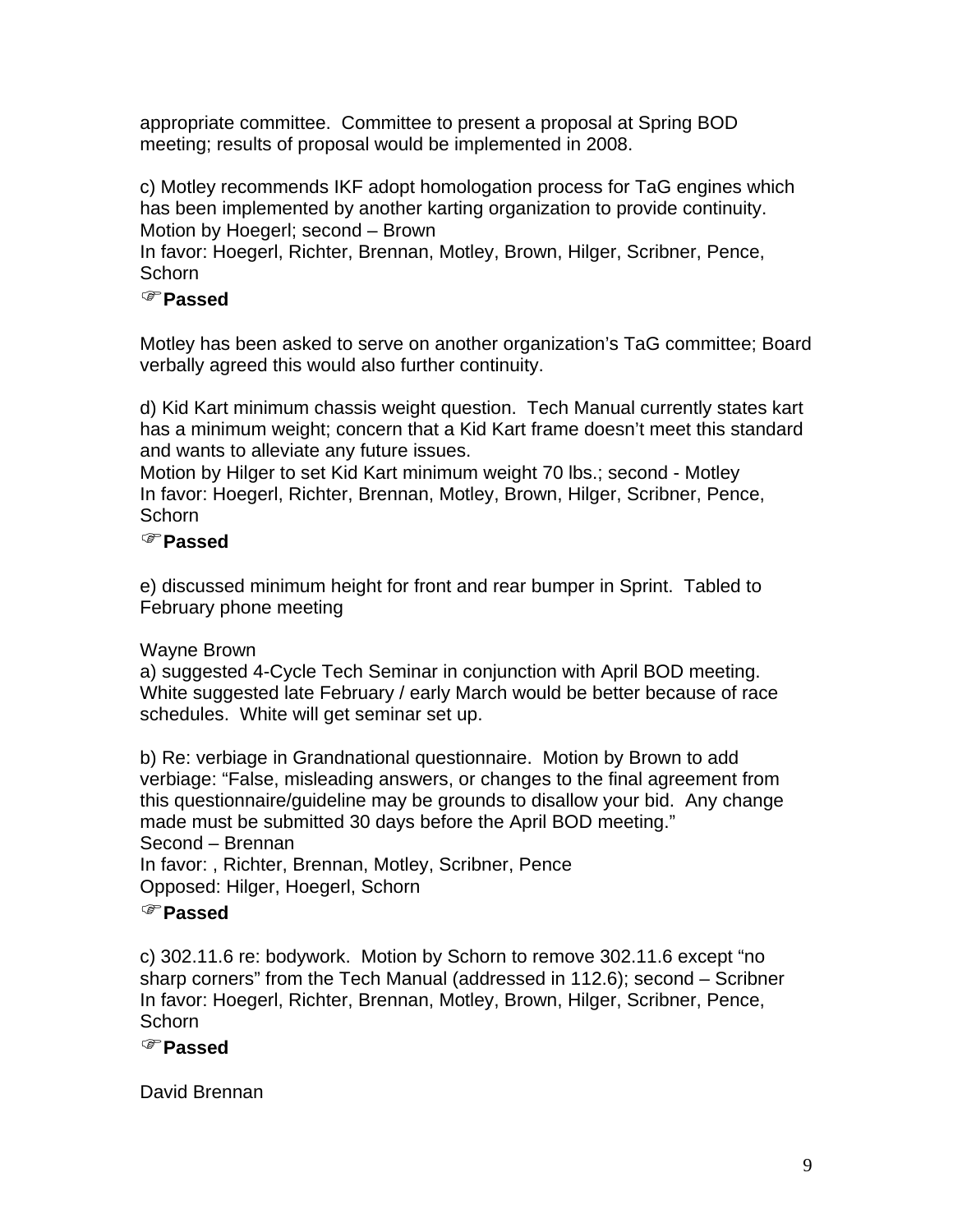a) suggested Board consider 4-Cycle Speedway Spec tire where drivers would run the same tires in the feature that they ran in their last set of heats. Hilger noted another organization implemented a tire rule, and saw a significant decline in membership/participation. Schorn suggested limiting to one set of tires per night. Hilger suggested Mr. Brennan try this in his Region and bring back input or results.

b) Blue Wazoom Animal. Brennan expressed concern re: lack of a set of rules for this engine. White stated he has been told there is no such engine. White asked if this class will be run for a Duffy; stated it should not be allowed to run for a Duffy if they are not available for competitors across the country to purchase and compete with. "Availability is concern; we need to see a motor before we run for a Duffy." Pence concurred with White's concern that engines are not available for everyone an opportunity to purchase and participate. Suggested, rather, it be run in a format other than for a Duffy. White: "I don't think the Grandnationals is the place to test a motor." Hilger to have report from Uncle Frank's by February phone meeting.

c) 4-Cycle Speedway class structure. Suggested adopting 3 class structure in Junior classes (re: Juniors). Concerned that 8 year olds are competing with 12 year olds; suggested dividing into three age groups. Intent is to make a proposal in April.

#### Rick Scribner

a) re: IKF TaG and 125cc National Cup Auxiliary Starting Rules. Concern that driver is penalized for a mechanical failure.

Motion by Scribner to modify 675.1 (302.15.1.5, 306.9.6.3, 676.12 and 275.1.8) to read: STARTER/BATTERY Engine must have all starter components intact and working properly as a pre-tech only item. If a starter system component fails during the race day, auxiliary starters may be used with no penalty. Post-tech will require all starting components are in place and connected as per OEM specifications. Battery must be sealed or dry cell and be securely mounted. Any competitor using auxiliary starting on the grid during qualifying or racing may be subject to additional tech to verify legitimate component failure at the discretion of the race director. Charging complements must also be in place, connected and functional per OEM specifications. Second - Motley

In favor: Hoegerl, Richter, Brennan, Motley, Brown, Hilger, Scribner, Pence, **Schorn** 

)**Passed**

# **Letters from Membership**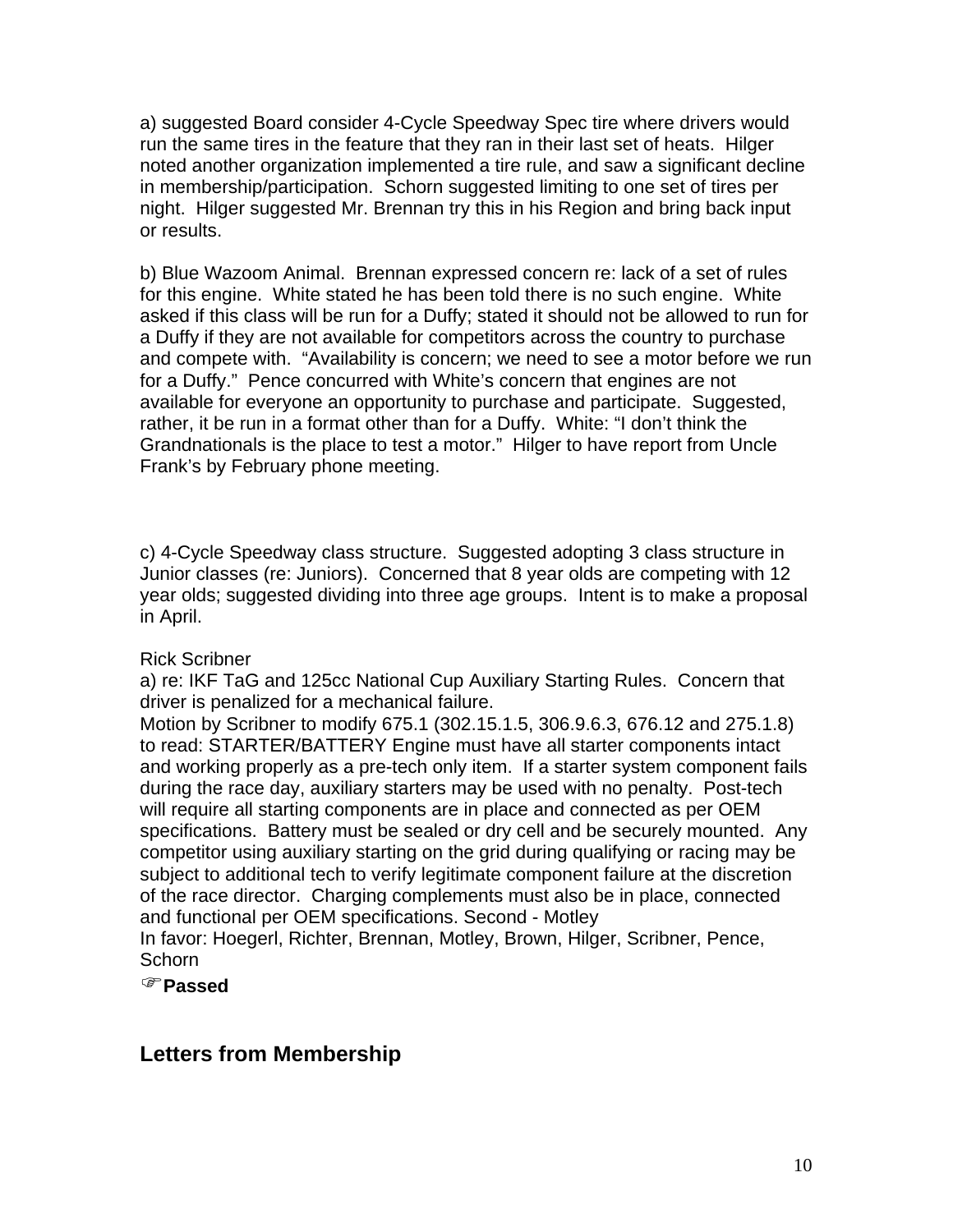A) E-Mail from NCK re: 2007 Road Race Grandnational classes. Motion by Schorn to accept Local Option classes as requested. Second – Pence. Classes will be:

 Class #29: WC Super Stock CR 125, Age 16 +, 400 lbs., Open tires Same as IKF Super Stock CR125-IKF Section 300/657

- Class #24: WC National Cup Light, Age 16+, 370 lbs, Open tires Same as IKF TaG Light – IKF Sec. 301 / 306 IAME Parilla 125cc Leopard and IAME BM 120cc Jaguar – IKF Sec. 600/ 676
- Class #25: WC National Cup Heavy, Age 16+, 400 lbs., Open tires Same as IKF TaG Heavy – Sec. 301 / 306 IAME Parilla 125cc Leopard and IAME BM 120cc Jaguar – IKF Sec. 600 / 675
- Class # 26: WC 80cc Sprint, Age 16+, 380 lbs., YJL tires Same as IKF Formula 80Senior – Sec. 306. Exceptions: No front brakes, stock OEM ignition, YJL tires Same as IKF Formula 80 Senior – IKF Sec. 600 / 653
- Class # 38: NCK World Formula Heavy, Age 16+, 400, Open Tires Same as IKF World Formula – IKF Section 300 Briggs World Formula – IKF Section 700/717

Class #28: 80cc Laydown, Age 16+, 410 lbs., Open tires See IKF Enduro / Laydown Classes Sec. 301 / 302

Honda CR80 – IKF Sec. 658. Exceptions: Legacy cases allowed Through 2007 (see verbiage in Super Stock CR125 – Sec. 657.12). Special note: There is no intent to stop allowing legacy cases at the end of 2007, unless we find that racers have been gaining an advantage by modifying their cases.

In favor: Hoegerl, Richter, Brennan, Motley, Brown, Hilger, Scribner, Pence, **Schorn** 

## )**Passed**

B) E-Mail from Mr. Don Moormeister re: 2007 2-Cycle Sprint/Shifter Grandnational dates

a. Supporting E-Mails from Mr. Tony Varela, Mr. Carl Freese, Mrs.

Lydia Jocelyn, Mrs. Alicia Geise and Mr. Rich Pearlman

Tabled to Sunday

C) Letter from Mr. Tim Kyser re: TaG engines

D) E-Mail from Mr. Ken Johnson re: TaG Enduro rules

a. Supporting E-Mail from Mr. David Bauder

Letters C & D address the same issue.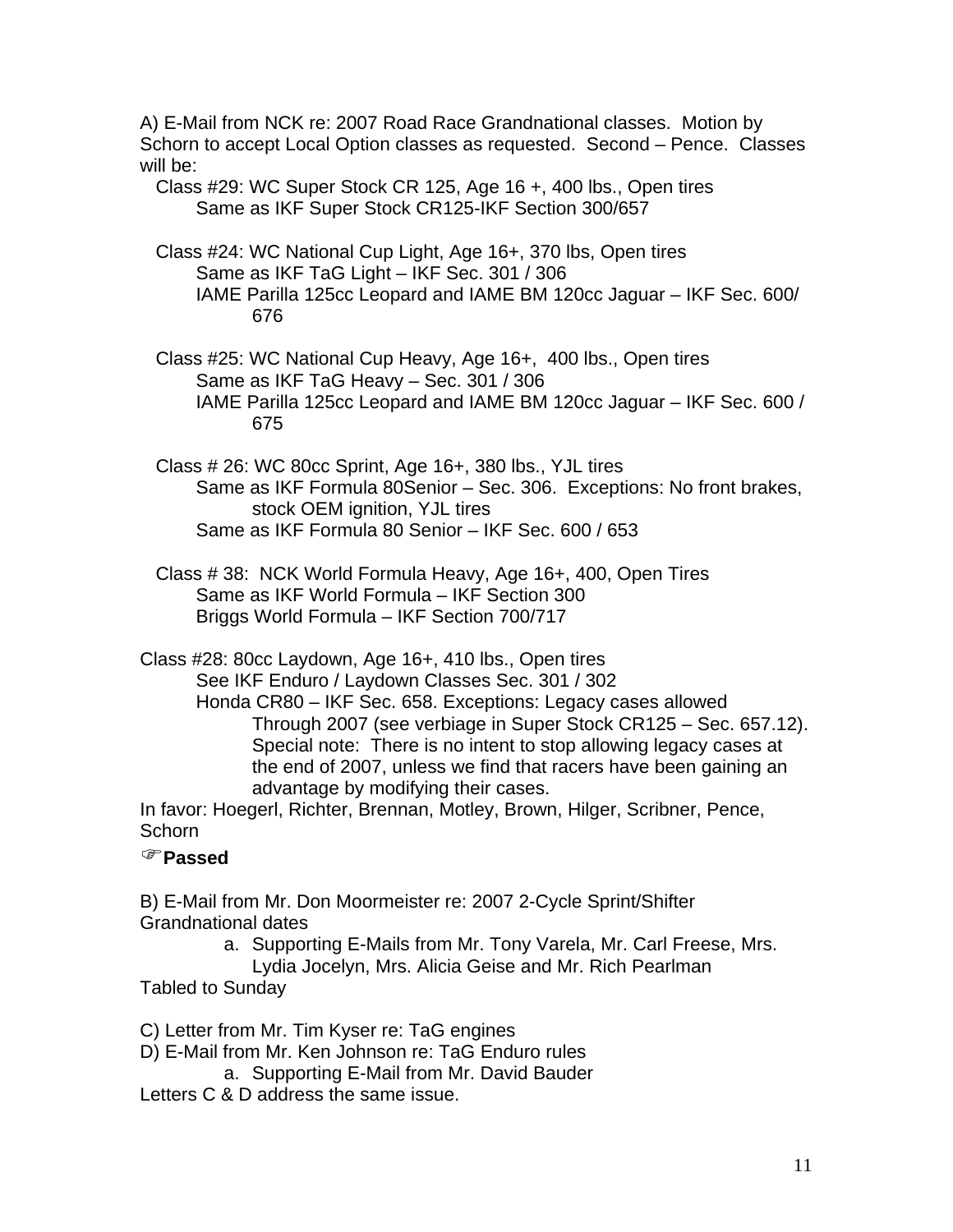Motion by Schorn, to amend 302.15.1.8 by adding: "on Rotax FR-125 exhaust pipes, the 180 degree bend between the expansion chamber and silencer may be rotated to facilitate putting on a laydown kart.

#### Second – Pence

In favor: Hoegerl, Richter, Brennan, Motley, Brown, Hilger, Scribner, Pence, **Schorn** 

## )**Passed**

Motion by Schorn to replace 302.15.1.1 (for TaG laydown chassis only) with: IKF TaG approved engines allowed. Engine specs to adhere to General IKF TaG Engine rules as outlined in section 675 regarding engine performance (i.e. no cutting of ports, no polishing of reed cages, keeping internal carb dimensions stock, etc.). Minor modification to allow adaption of a TaG engine to a lefthanded laydown that do not impact an engine's performance are allowed (i.e. cutting an additional notch to allow a carburetor to be rotated 180 degrees, adding an air relief outlet to the top of the cylinder head). Second – Brown In favor: Scribner, Schorn

Opposed: Richter, Pence, Motley, Hoegerl, Hilger, Brennan

## )**Failed**

Motion by Motley to add to 302.15.1.6 that airbox/air filter rules be open on laydown chassis only. Second – Schorn

In favor: Hoegerl, Richter, Brennan, Motley, Brown, Hilger, Scribner, Pence, **Schorn** 

## )**Passed**

E) E-Mail from Mrs. Sharee Hoegerl: concern re: awarding of the 2007 4-Cycle Speedway Grandnationals and why tracks who regularly host IKF Region races should continue to do so? Mr. Hilger will attend the Region 5 meeting on January 28, 2007 to address issue.

F) E-Mail from Mr. Chris Omar re: tire rule for 2007 2-Cycle Speedway / Speedway Midget Grandnational Intent of Board is to address this issue in the future. No action at this time.

# **Tabled Issues**

Section 100 issues re: Grievance procedures. White will work on proposed verbiage and report back to BOD.

# **Rule Updates**

Motion by Brown, change second sentence under diagram of Cadet Kart at Section 201 to: Cadet Kart is legal in all Junior classes for ages 8 to 11 years, 2 and 4 Cycle Sprint. Also legal in Formula 80/85 Cadet. Second – Schorn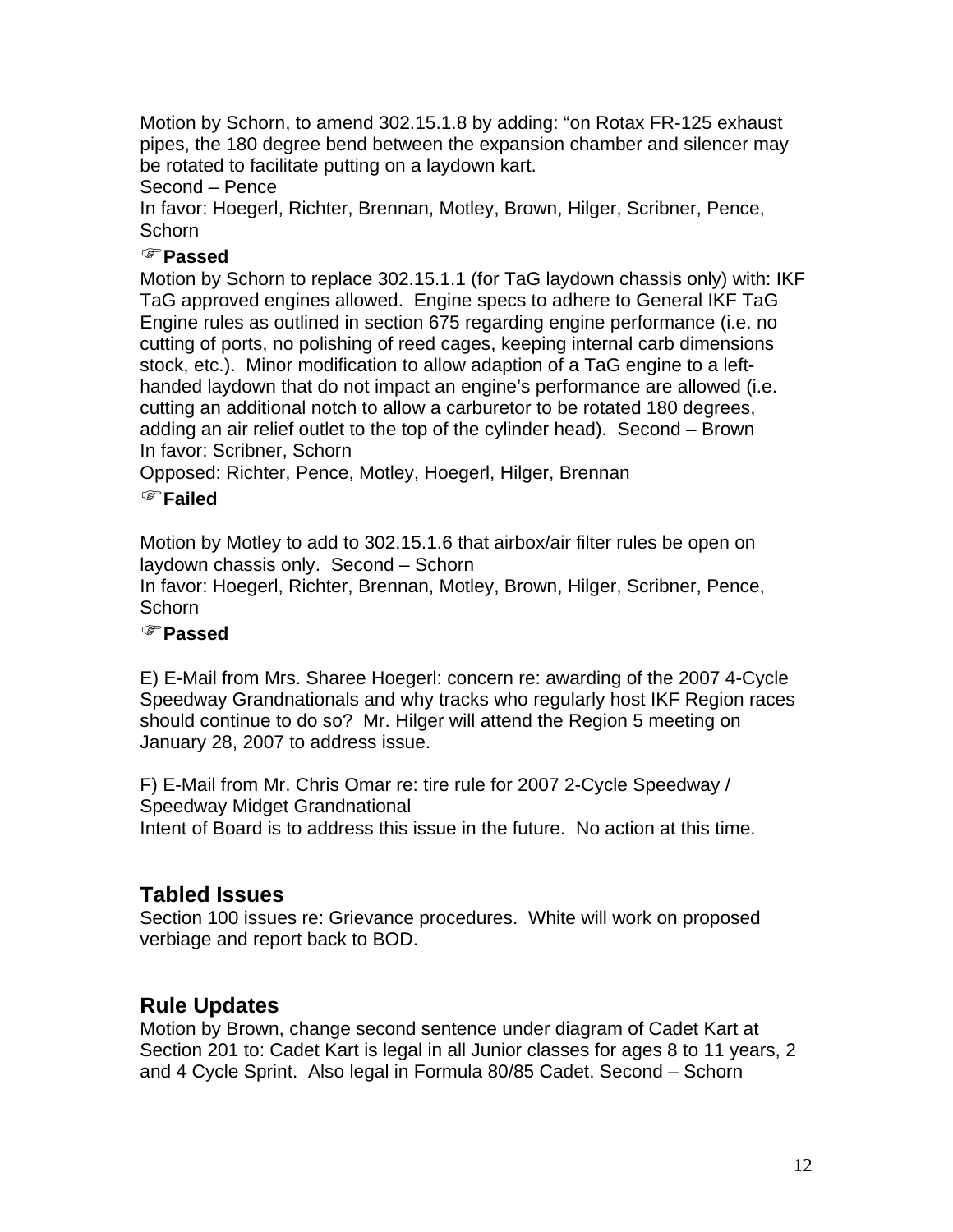In favor: Hoegerl, Richter, Brennan, Motley, Brown, Hilger, Scribner, Pence, **Schorn** 

## )**Passed**

Motion by Pence to accept the following proposed tech manual changes; second – Brown.

In favor: Hoegerl, Richter, Brennan, Motley, Brown, Hilger, Scribner, Pence, **Schorn** 

## )**Passed**

\*716.4.3 Add as  $3^{\text{rd}}$  and  $4^{\text{th}}$  sentences: When .615" no go is inserted horizontally into the air filter side of the enture, it may not pass into the slide area. When the .615" no go is inserted horitzonally into the manifold side of the enture, it may not enter the enture section at all.

\*716.13.1 Change all to: Minimum thickness allowed is .043", measured with micrometer from inside cylinder hole of gasket. B & S Fire ring gasket is measured only on the metal fire ring. Non fire ring gasket is measured between the head bolt holes.

\*717.1 Add as third paragraph: Bolts used to secure sheet metal or plastic covers may be replaced with bigger diameter bolts.

\*717.15 Change all to: Minimum thickness allowed is .043", measured with micrometer from inside cylinder hole of gasket. B & S Fire ring gasket is measured only on the metal fire ring. Non fire ring gasket is measured between the head bolt holes.

\*717.17 Add as first sentence: As of 1/8/08 the PVL flywheel/coil will be required on all World Formula motors for IKF racing.

\*719.13 Add as second sentence: B & S Fire Ring head gasket is allowed.

# **Legacy Motors**

Allowed in CR125 class approved in 2006. Called the "Super Stock" class because it allows significantly more changes than current stock classes. Motley discussed issues which have arisen re: Legacy cases.

Motion by Schorn to change the date in the first sentence of 657.12 to "2007"; motion died for lack of a second.

# **Member issues**

Clarification re: tracks involved in series that cross Regions; drivers can receive points in the Region in which the series is based.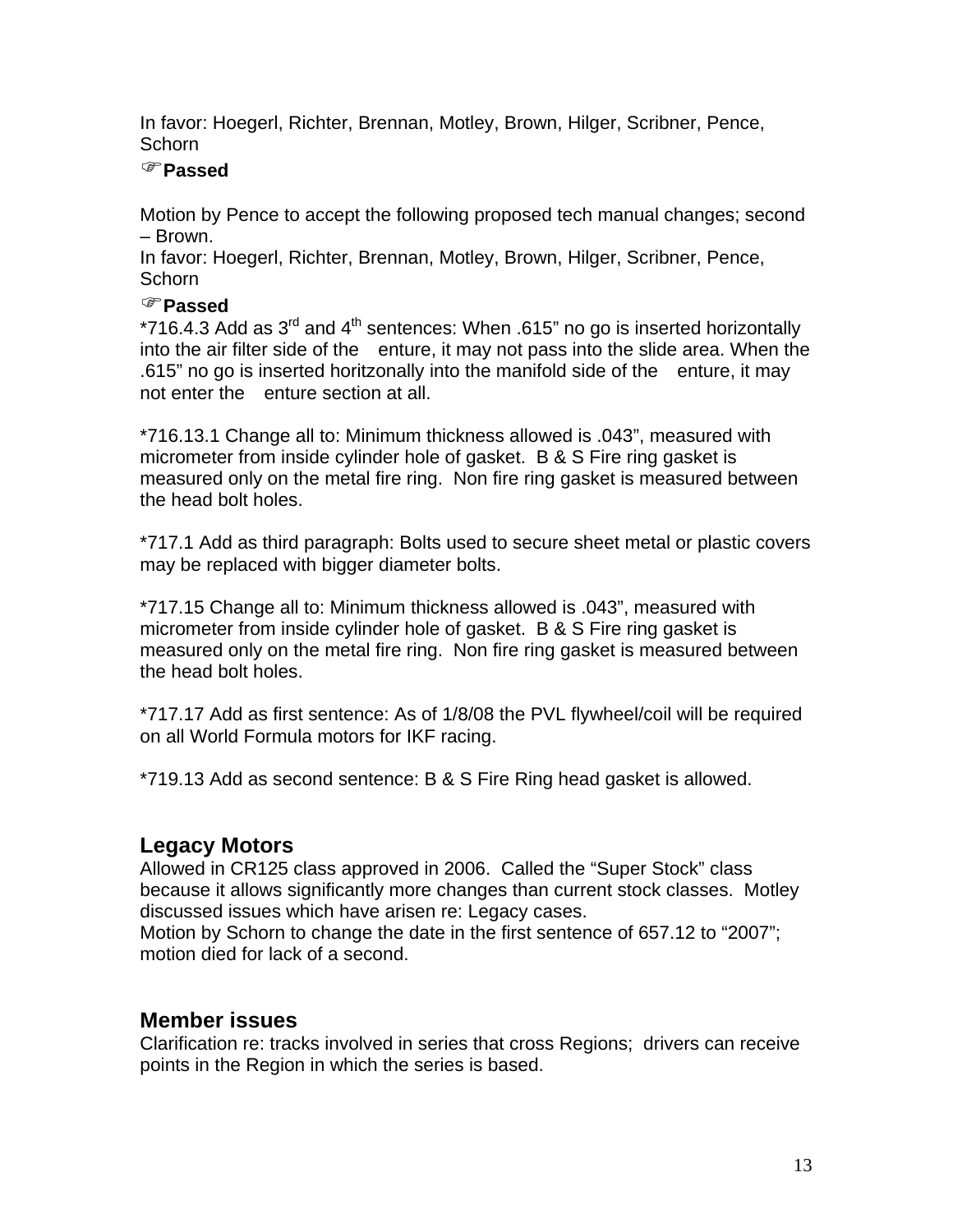# **Sunday, January 21**

Directors in attendance: David Brennan, Wayne Brown, Bill Hilger, Jack Hoegerl, John Motley, John Pence, Gary Richter, Mike Schorn, Rick Scribner.

Members and guests in attendance: (Sunday) Rod Verlengiere, Roger Miller, Mike Manning.

# **Director Issues**

Scribner addressed changing the appointment of Governors, Coordinators and Committee Chairs to the Fall BOD meeting. This would allow for planning and scheduling of the coming season to be completed in a more timely manner. Motion by Scribner to move 101.1.4 to 101.3 Section in the appropriate location; second – Schorn.

In favor: Hoegerl, Richter, Brennan, Motley, Brown, Hilger, Scribner, Pence, Schorn

## )**Passed**

Motion by Scribner to change 101.2.2, third paragraph, to read: Contracts to be sent out and they must be returned signed by July 1, or the race is to be awarded to **an** alternate track." ("the" was changed to "an") Second – Brown In favor: Hoegerl, Richter, Brennan, Motley, Brown, Hilger, Scribner, Pence, **Schorn** 

## )**Passed**

Motion by Schorn to strike 103.1.1 (in reference to committee / chair term limits); second – Brown

In favor: Hoegerl, Richter, Brennan, Motley, Brown, Hilger, Scribner, Pence, **Schorn** 

#### )**Passed**

Motion by Pence to strike the "Exception" paragraph of 104.7.1; second – Richter In favor: Hoegerl, Richter, Brennan, Motley, Brown, Hilger, Scribner, Pence, Schorn

#### )**Passed**

Motion by Schorn to adopt the following: Head Gear: Full coverage (full face) helmets designed for competitive motorsports use are mandatory and must comply with one of the following: Snell Foundation Specificatgions Legal Until

| 1998K (kart)  | 12/25/07 |
|---------------|----------|
| 2000 SA and M | 12/25/09 |
| 2005 SA and M | 12/25/14 |
| 2005 K        | 12/25/14 |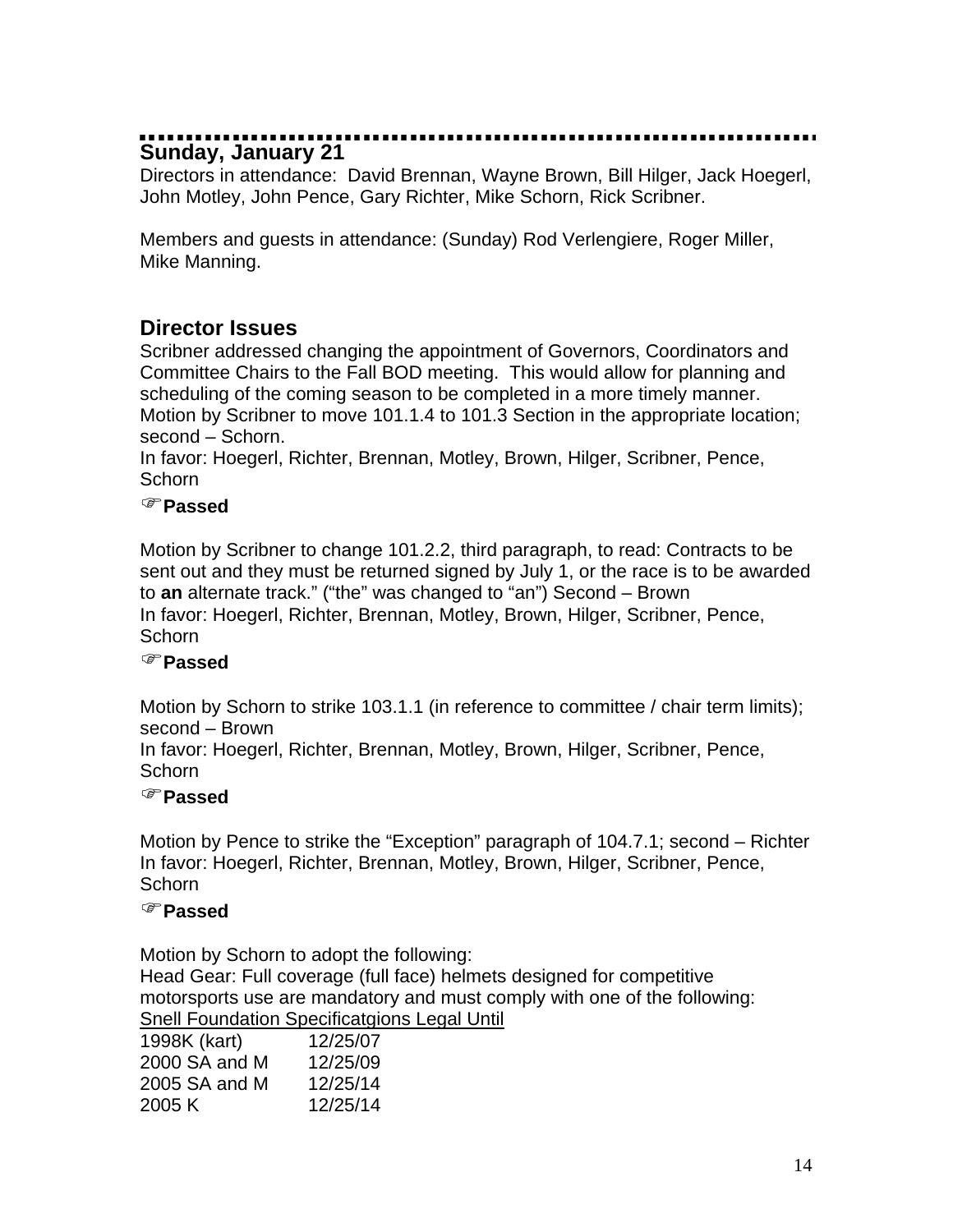SFI Specifications Legal Until

| 24.1 (youth helmet) 12/25/12                                 |          |  |
|--------------------------------------------------------------|----------|--|
| 31.2a                                                        | 12/25/12 |  |
| 41.2a                                                        | 12/25/12 |  |
| 24.1/2005 (youth Helmet) 12/25/14                            |          |  |
| 31.1/2005                                                    | 12/25/14 |  |
| 41.1/2005                                                    | 12/25/14 |  |
| The Four and a second to the second the second Protection of |          |  |

Helmet must be in good condition and is subject to pre race technical inspection. It may also be inspected if it is damaged in an accident\*. If the helmet shows any damage, IKF recommends that it be returned to the manufacturer for testing and recertification. Helmet must be secured with a strap. The driver is responsible for making sue that his or her helmet fits properly and is securely fastened before entering the racing surface. In the case of a minor, this is the parent or guardian's responsibility. Failure to properly secure the helmet before entering the racing surface may result in a disqualification.

\*Accident: Accidents will be investigated and the involved karts may be required to stop for inspection by officials in charge. Race officials may also inspect driver helmet and other safety apparel for damage. The Race Director may impound damaged apparel.

Second – Hilger

 In favor: Hoegerl, Richter, Brennan, Motley, Brown, Hilger, Scribner, Pence, **Schorn** 

#### )**Passed**

Motion by Brown: Recommend that in Sprint and Road Race, a secondary retention is used for rear hubs. Mandatory in speedway. Second – Pence In favor: Hoegerl, Richter, Brennan, Motley, Brown, Hilger, Scribner, Pence, Schorn

## )**Passed**

Discussion re: 112.12 and a suggestion to change verbiage to read: "The point where the seat strut attaches to the seat **should** be adequately reinforced….". Tabled to February phone meeting.

Board agreed to publish in Karter News a letter from Briggs & Stratton re: announcement that they will no longer build or supply parts for the Briggs Flathead motor. Directed to the 4-Cycle Tech Committee and Speedway Committee to develop a recommendation and timeline for replacement of these engines.

Discussion re: setting a time frame in which Grandnational races must be scheduled annually. Example: No earlier than the  $3<sup>rd</sup>$  week of June, no later than the  $2^{nd}$  week of August. With five Grandnational events, time frame must be broad enough to allow scheduling. Intent is to alleviate issues with school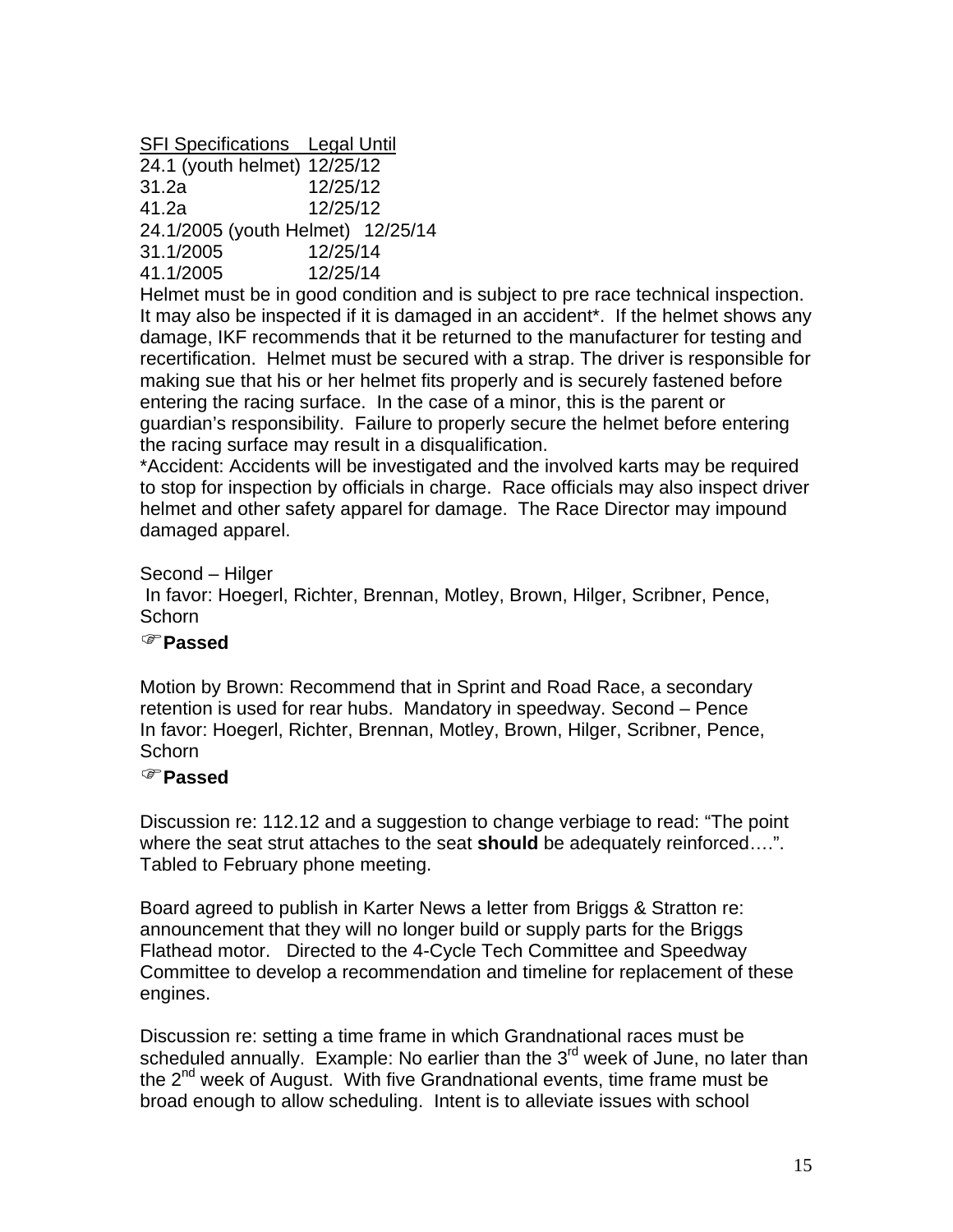schedules, and to allow Regions / competitiors to more easily plan race schedules. Motion by Schorn "it is highly recommended that Grandnational dates should fall between the last week of June and the second week of August." To be included in the 101.2.2 Section of the Tech Manual, and to be added to the Grandnational Questionaire. Second – Scribner In favor: Richter, Brennan, Scribner Opposed: Schorn Abstain: Hilger, Hoegerl, Motley, Pence,

#### )**Passed**

Discussion re: policy to accept Letters of Intent and Grandnational Questionaires received beyond specified deadlines. Re: Letter of Intent to bid on a Grandnational event. A form will be created (delegated to Hilger) and posted on the website; clubs and promoters will be able to access this form to declare intent.

Discussion re: development of a list of minimum criteria for tracks wishing to bid on Grandnational events. Some discussion that criteria may be division specific. Directors to review questionnaire; tabled to Spring meeting.

Discussion re: changes to website. Richter offered to provide IKF a contract for this service. Delegated to Richter to work with IKF office staff to accomplish this. Office staff would continue to be able to post updates and notices on website. Richter will also work with office to explore possibility of a "searchable" version of the Tech Manual (not able to be changed, printed, etc.).

Recommendation re: schedule for 2007 2-Cycle Sprint Grandnationals: marathon practice (all classes) on Tuesday, June 19; 2-Cycle Sprint National Schedule racing on Wednesday-Thursday-Friday, June 20, 21, 22; 2-Cycle Sprint Local Option classes to run on Wednesday & Thursday, June 20 & 21; and Shifters on Saturday, June 23 (with possible option of practice session on Friday night, June 22, at the conclusion of the day's competition. Clarification: purchase of pit spots is for the event (Tuesday, June 19 through Saturday, June 23 inclusive).

Motley reported that 5 bids have been received in response to the tire RFP; bids opened on January 15. Bids are currently being reviewed and evaluated.

Discussion re: age for Kid Karts. Confusing because of some local options which have been approved which deviate from the age criteria.

Motion by Motley re: Kid Kart competition ages: 208.3 Second paragraph: Age requirements for the class are attained age 5 years old thru competition age 8. See section 104.6 for clarification. Second – Pence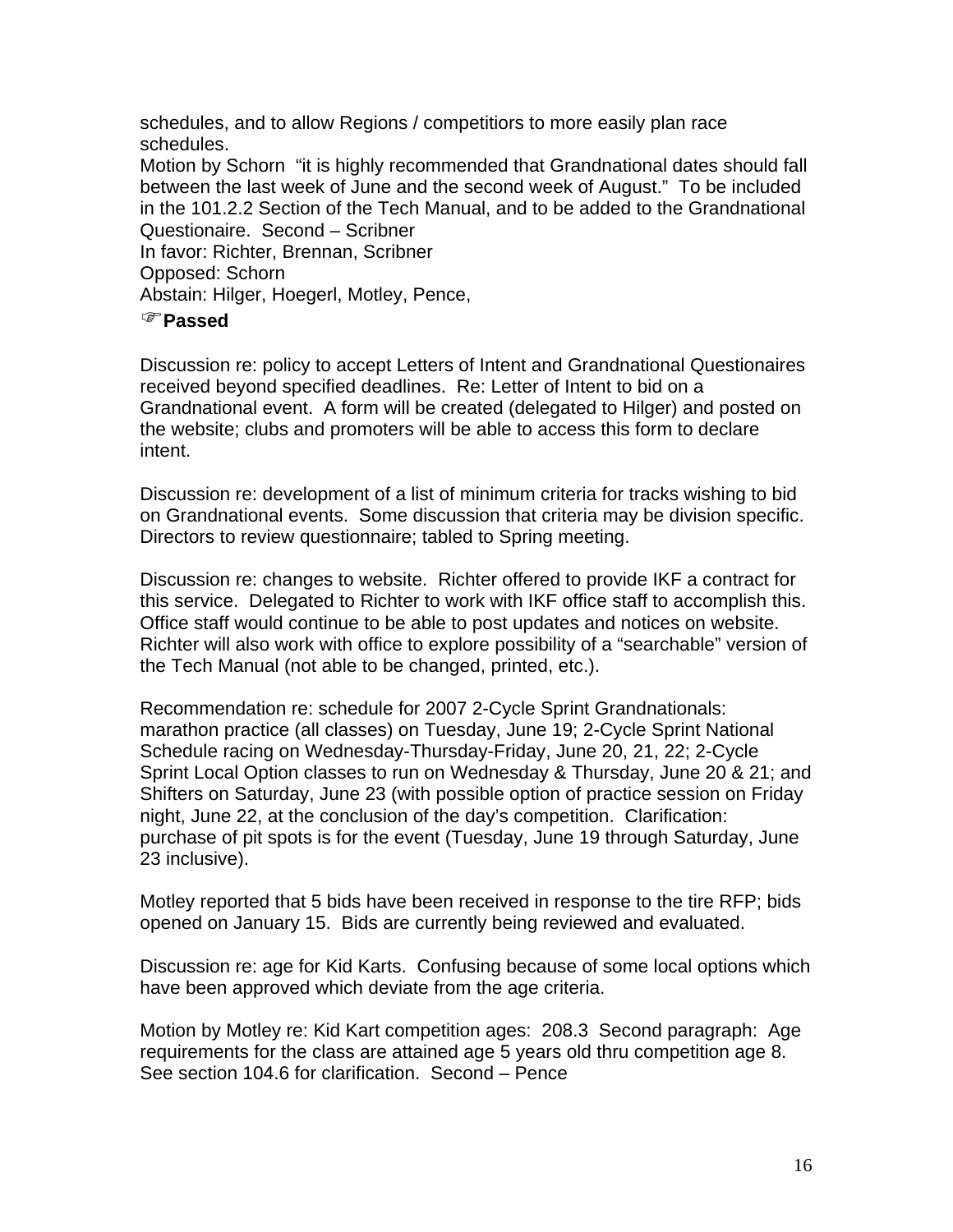In favor: Hoegerl, Richter, Brennan, Motley, Brown, Hilger, Scribner, Pence, **Schorn** 

## )**Passed**

Motley clarified that Board will revisit Ken Johnson request re: modification of carb after TaG work group meets.

Mike Manning requested tech info for Motori Seven be included as Update in Karter News (add to chart at 675). Requested cylinder head volume updates from another organization be included in this Update to bring it into parity; Motley reported IKF has not approved changes on any TaG engines at this time. Discussion re: 9.5 cylinder head volume vs. 12.0 cylinder head volume. Motley clarified that at an upcoming IKF race, the engine would be run at the 9.5 cylinder head volume as a Local Option Class. Motley will take Manning's request to committee for decision re: change in cylinder head volume. Manning also asked about weights for 2007 for IKF National class; Motley reported decision re: weight would also be addressed by committee.

Motley asked for Board direction for Local Option request that specifies approval of tire prep. This criteria will not be approved; "open tires" will replace this and classes will be approved.

Hilger re: issue discussed Saturday re: Animal Blue Wazoom class at the 2007 Grandnationals. Pence reiterated that the class could be run as a "Trophy Dash" instead of being run for a Duffy. Hilger stated track would not do this. Schorn: "As much as I'd like to see this, if we don't have product in our hands now, it could be an issue." Brennan suggested running another Stock Animal class in place of this class at the Grandnationals. Clarified that engines will not be available to run throughout the season, only at the nationals. Schorn suggested that if assurance could be secured that 40 engines would be available, this would be a better situation. No final decision at this time.

Hilger re: 4-Cycle Tech Seminar. Hilger concerned that moving Tech Seminar away from the Board meeting date; intent was to get more people involved in both by having at the same time. Also discussed that since Grandnationals have moved from Texas, participation may not be as high as originally anticipated. Motion by Schorn to move 4-Cycle Tech Seminar to 2008; second – Brennan In favor: Hoegerl, Richter, Brennan, Motley, Brown, Scribner, Schorn Abstain: Hilger, Pence

## )**Passed**

Issue will be re-addressed at Fall 2007 BOD meeting.

Motion by Schorn to strike 275.5.3.2 Auxiliary Starter Penalty; second – Scribner In favor: Hoegerl, Richter, Brennan, Motley, Brown, Hilger, Scribner, Pence, **Schorn** 

)**Passed**